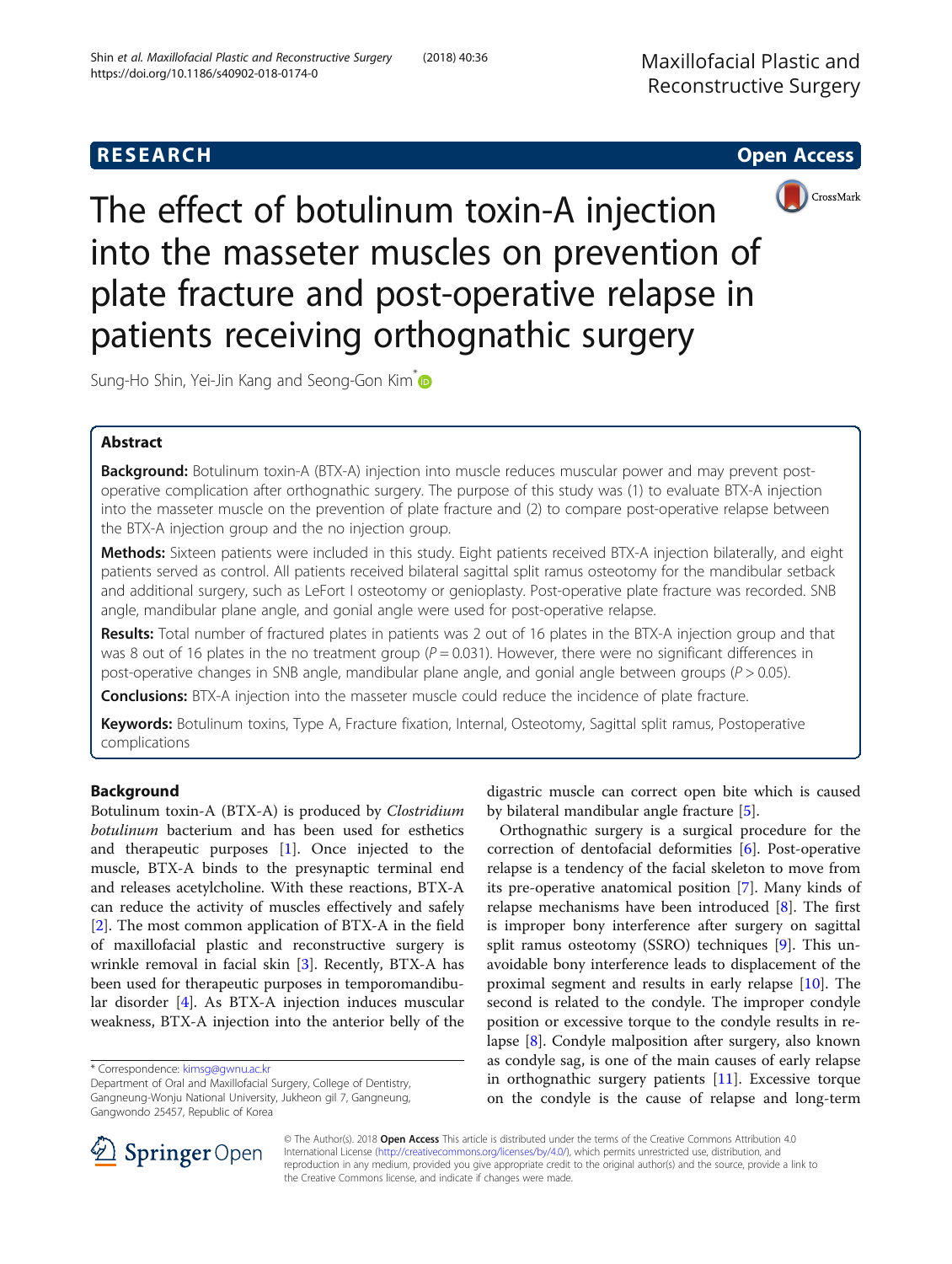<span id="page-1-0"></span>temporomandibular disorder in orthognathic patients [[12\]](#page-4-0). To prevent these problems, semi-rigid fixation and condylar repositioning systems have been introduced [[13\]](#page-4-0). The third relapse mechanism involves paramandibular soft tissues, including muscles [[8\]](#page-4-0). To prevent this problem, myotomy has been considered [\[14\]](#page-4-0). However, this technique is somewhat invasive and results in the discomfort of patients, including swelling and bleeding after surgery [\[14](#page-4-0)].

A single four-hole plate with mono-cortical fixation can be achieved via an intra-oral approach. Using contra-angle, drilling and screwing can be done via an intra-oral approach. Two four-hole plates are more stable than a single four-hole plate for the fixation of the mandibular ramus  $[15]$  $[15]$ . The stress on the condyle is less in a single four-hole plate system than two two-hole plate systems [[16\]](#page-4-0). As absorbable plates are weaker than titanium plates, a longer intermaxillary fixation period is required [\[17](#page-4-0)]. Intermaxillary fixation for a long period of time is uncomfortable for the patient [[18\]](#page-4-0).

To reduce the incidence of plate fracture, reduction of masticatory muscle power might be helpful. The proximal segment of the mandible provides the attachment for the masseter muscle, temporal muscle, and external pterygoid muscle. Among them, the masseter muscle is used for the injection site of BTX-A. BTX-A injection into the masseter muscle reduces its muscular power [[19\]](#page-4-0). Because muscle is one of the contributing factors for post-operative relapse [\[20](#page-4-0)], BTX-A injection may reduce post-operative relapse. The purpose of this preliminary study was (1) to evaluate BTX-A injection into the masseter muscle on the prevention of plate fracture and (2) to compare post-operative relapse between the BTX-A injection group and the no injection group.

# Methods

# Ethical approval

This retrospective study was approved by the Institutional Review Board of Gangneung-Wonju National University Dental Hospital (IRB 2018-004).

# **Patients**

The clinical records of patients who visited Gangneung-Wonju National University Dental Hospital for orthognathic surgery from January 1, 2012, to March 1, 2018, were used for the evaluation. Inclusion criteria were as follows: (1) patients received bilateral sagittal split ramus osteotomy (BSSRO) for mandibular surgery, (2) patients received single four-hole extended titanium mini-plate for the fixation of mandibular ramus on each side, and (3) patients having skeletal class III malocclusion. Exclusion criteria were as follows: (1) congenital deformity, such as like cleft lip and palate or syndromic patients; and (2) patients who received the mandibular advancement surgery. Clinical records and radiographs of 16 patients were used in this study. The mean age of patients was 22.25 years (range 18–34 years). Eight patients were treated with orthognathic surgery only, and another eight patients received additional BTX-A injection into both masseter muscles immediately after orthognathic surgery.

### Surgical techniques

The routine mandibular orthognathic surgery with the short lingual technique was performed for the patients. For the fixation of the ramus to the distal segment of the mandible, single four-hole plates with four pieces of 6-mm mini-screws were used with a rectangular screwing device. All procedures were performed and done intra-orally without a transbuccal approach. As additional surgery, some patients received Le Fort I osteotomy and/ or genioplasty (Table 1). In the BTX-A injection group, the BTX-A was injected immediately after the surgery. Five units of BTX-A was injected into five sites on each masseter muscle. Accordingly, 25 units of BTX-A was given to each masseter muscle. Intermaxillary fixation after surgery was done for 1 week, and then patients were allowed to open their mouths with the guidance of rubber rings. Post-operative follow-up was done at 2 and 6 months postoperatively. Any complication during follow-up was recorded.

|                        |                        | No treatment    | BTX-A injection |
|------------------------|------------------------|-----------------|-----------------|
| Age (years)            |                        | $24.0 \pm 6.1$  | $21.3 \pm 2.4$  |
| Sex                    | Female                 | $\overline{4}$  |                 |
|                        | Male                   | $\overline{4}$  | 6               |
| Amount of setback (mm) |                        | $7.61 \pm 4.04$ | $5.70 \pm 2.44$ |
| Additional treatment   | LeFort I osteotomy     |                 | 3               |
|                        | Genioplasty            | 3               | 5               |
|                        | Angle reduction        | 0               |                 |
|                        | Lower border reduction |                 | $\Omega$        |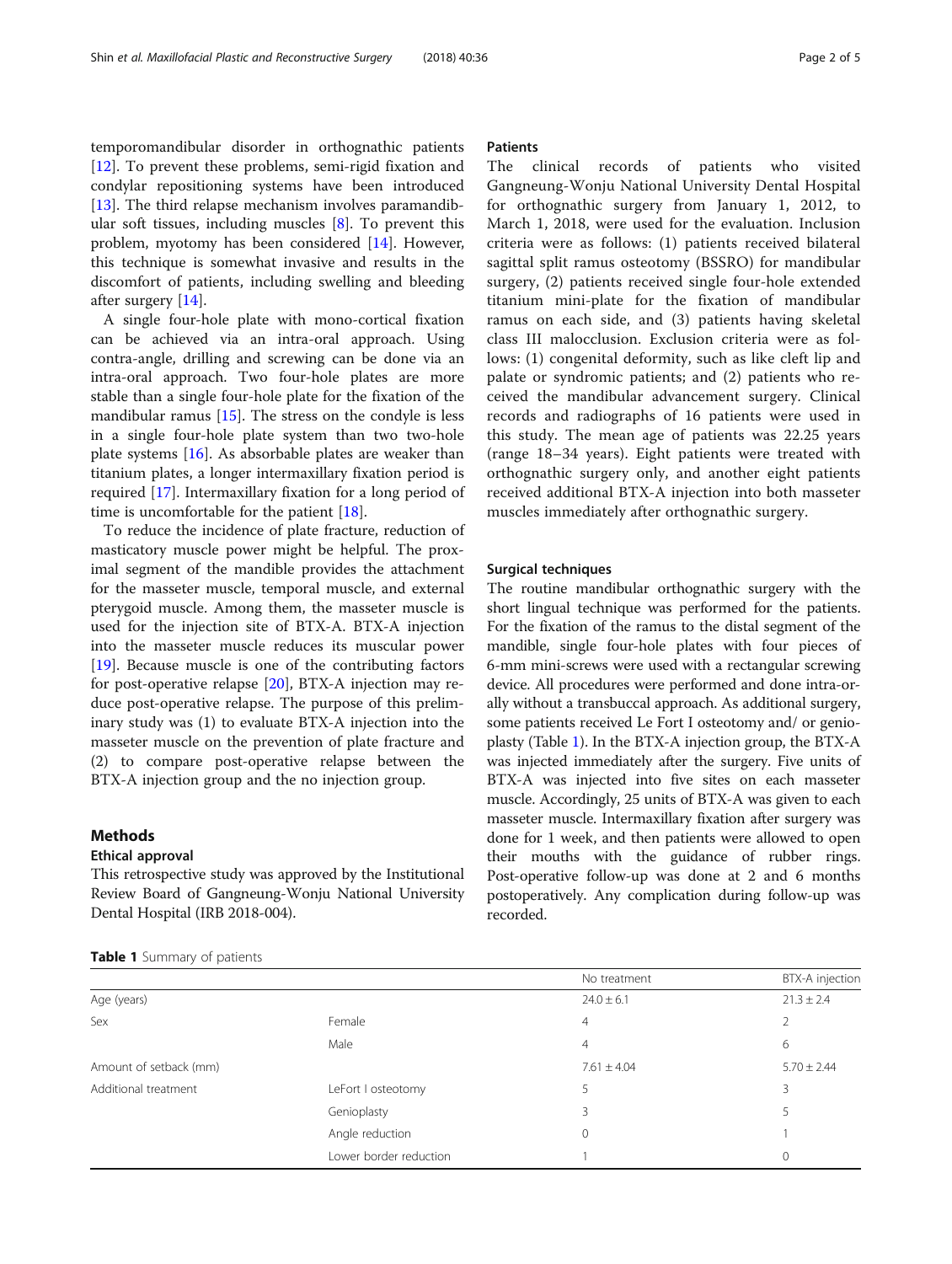

#### Radiographic analysis

The postoperative panorama view was used for counting the number of fractured plates. On the postoperative lateral cephalometric radiographs, the change of SNB angle, mandibular plane angle, and gonial angle was measured. The difference of measurement between immediately after operation and 6 months after operation was considered as the change during follow-up.

## Statistical analysis

The difference between groups was evaluated by independent samples  $t$  test. The level of significance was set as  $P < 0.05$ . All the statistical analysis was done with version 23.0 IBM SPSS statistics software.

# Results

The plate fracture was more frequently observed in the no treatment group than in the BTX-A injection group (Fig. 1). Total number of fractured plates in patients was 2 out of 16 plates in the BTX-A injection group and that was 8 out of 16 plates in the no treatment group. The average number of fractured plates in each patient was  $1.00 \pm 0.76$  in the no treatment group and  $0.25 \pm 0.46$  in the BTX-A injection group (Fig. [2\)](#page-3-0). The difference between groups was statistically significant  $(P = 0.031)$ .

Pre-operative SNB angle in the no treatment group was  $82.36 \pm 5.29$ ° and that in BTX-A injection group was 86.25 ± 5.30° (Table [2\)](#page-3-0). SNB angle at immediately after operation in no treatment group was  $77.89 \pm 4.90^{\circ}$  and that in BTX-A injection group was  $82.18 \pm 3.79^{\circ}$ . The differences between groups at pre-operation and immediately after operation were not significantly different  $(P > 0.05)$ . SNB angle changes at follow-up compared to immediately after operation were  $1.15 \pm 1.18^{\circ}$  and  $0.24 \pm$ 1.95° for the no treatment group and BTX-A injection group, respectively. Although no treatment group showed little higher change compared to the BTX-A injection group, the difference between groups were not significantly different  $(P > 0.05)$ .

Pre-operative mandibular plane angle in no treatment group was  $34.03 \pm 6.78$ ° and that in BTX-A injection group was  $32.01 \pm 6.35^{\circ}$  $32.01 \pm 6.35^{\circ}$  $32.01 \pm 6.35^{\circ}$  (Table 2). The mandibular plane angle was  $32.97 \pm 5.73$ ° immediately after operation in the no treatment group, and in the BTX-A injection group, it was  $31.99 \pm 4.89^{\circ}$ . The differences between groups at pre-operation and immediately after operation were not significantly different  $(P > 0.05)$ . Mandibular plane angle changes at follow-up compared to immediately after operation was  $3.46 \pm 3.89$ ° and  $3.17 \pm 3.37$ ° for the no treatment group and BTX-A injection group, respectively  $(P > 0.05)$ .

The pre-operative gonial angle in the no treatment group was  $125.06 \pm 6.33$ ° and that in the BTX-A injection group was  $130.93 \pm 6.09^{\circ}$  (Table [2\)](#page-3-0). The gonial angle immediately after operation in the no treatment group was 122.83 ± 9.91°, and in the BTX-A injection group, it was  $126.12 \pm 8.17^{\circ}$ . The differences between groups at pre-operation and immediately after operation were not significantly different ( $P > 0.05$ ). Gonial angle changes at follow-up compared to immediately after operation were  $3.68 \pm 4.08$ ° and  $4.66 \pm 3.07$ ° for the no treatment group and the BTX-A injection group, respectively  $(P > 0.05)$ .

# **Discussion**

BTX-A injection has been used for reduction of muscle power and pain. In this study, BTX-A injection into the masseter muscle was used for the prevention of post-operative complication after orthognathic surgery. The incidence of plate fracture was significantly lower in the BTX-A injection group than that in the no injection group (Fig. [2](#page-3-0),  $P = 0.031$ ). However, there was no statistically significant difference in the post-operative changes of SNB angle, mandibular plane angle, and gonial angle between groups  $(P > 0.05)$ .

The BTX-A has been widely used for cosmetic purposes and therapeutic purposes in the peri-oral area and temporomandibular areas [\[4](#page-4-0)]. It has been used for the treatment of hemi-facial spasm, dystonia, hyperhidrosis, reducing wrinkles, and bruxism [\[1\]](#page-4-0). Some clinicians use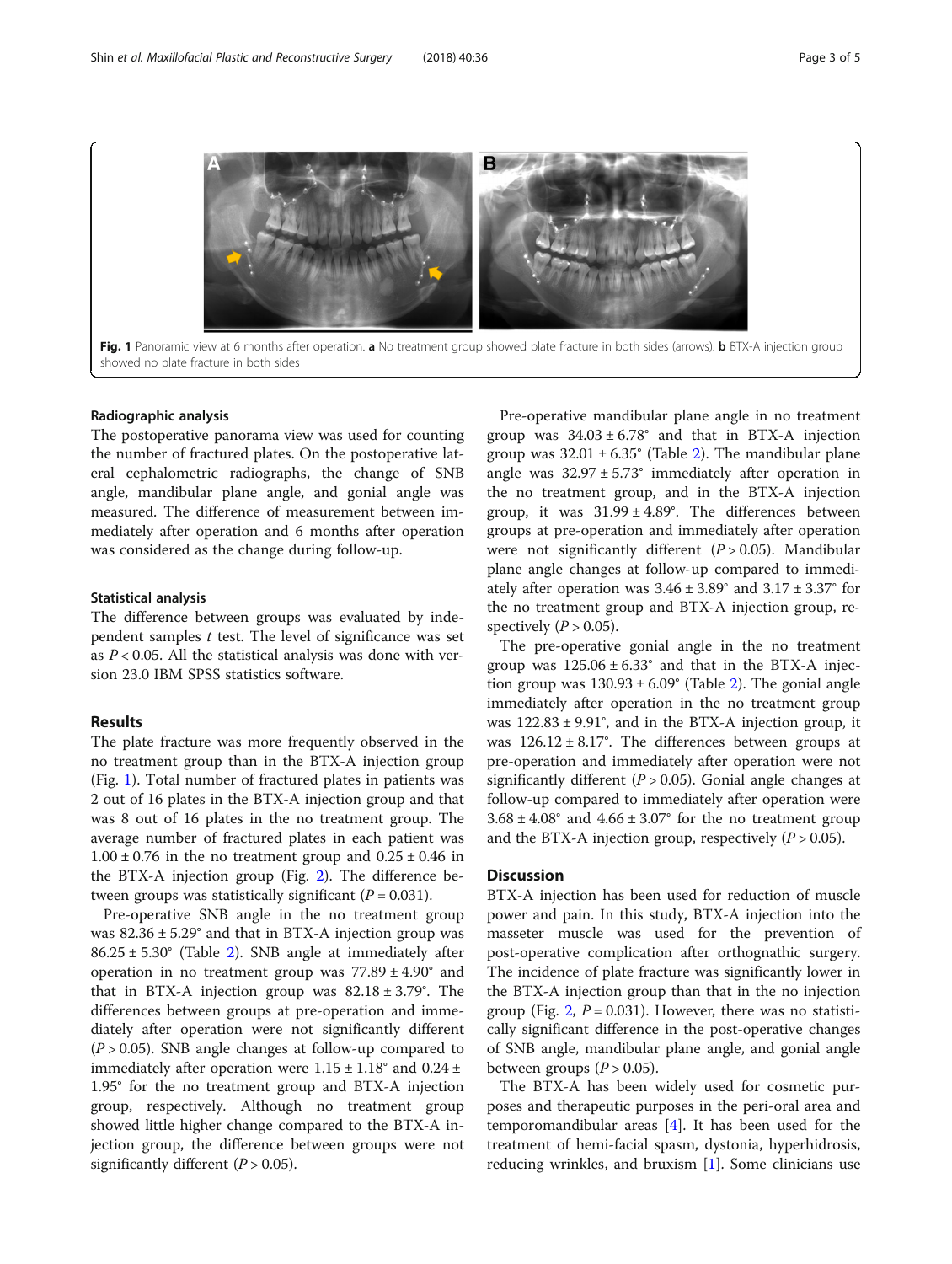<span id="page-3-0"></span>

BTX-A for controlling malocclusion after trauma [\[5\]](#page-4-0). Injection of BTX-A on the anterior belly of the digastric muscle showed favorable results on preventing relapse of anterior open bite after trauma [\[5](#page-4-0)]. BTX-A injection into the masticatory muscle in growing rats has shown changes in jaw bone morphology [\[21](#page-4-0)]. Based on these results, BTX-A injection has been used for preventing relapse after orthognathic surgery [[22\]](#page-4-0).

In this study, the incidence of plate fracture was shown to be significantly different between groups (Fig. 2). Although bicortical screws increase the stability of fixation after BSSRO, they increase the stress on the condyle [\[23](#page-4-0)]. Accordingly, mini-plate fixation is recommended for TMD patients [\[24](#page-4-0)]. As condylar position may influence post-operative occlusal stability, early removal of fixation is helpful for correcting occlusal discrepancies [\[25\]](#page-4-0). However, the mono-cortical absorbable plate system shows higher incidence of plate fracture compared to the bi-cortical plate fixation group [[26\]](#page-4-0). When comparing the conventional absorbable plate system to the hybrid fixation system, plate fracture is observed only in the conventional absorbable plate system [\[27\]](#page-4-0).

In this study, there was no significant difference between groups in post-operative changes of SNB angle, mandibular plane angle, and gonial angle (Table 2). The reasons could be explained as follows. First, some patients received genioplasty and/or LeFort I osteotomy as additional surgery. The number of each additional technique differed between groups (Table [1\)](#page-1-0). As bone is an important site for muscle attachment, the difference in additional technique between groups might influence post-operative relapse. When Le Fort I osteotomy is combined with BSSRO, there are no differences in post-operative positional changes compared to BSSRO only [[28](#page-4-0)]. However, mandibular angle or border reduction might influence post-operative positional stability. Second, any other muscles except for the masseter muscle can be involved in post-operative relapse. Therefore, masseter muscle-only injection might have a limited effect. Third, the number of samples was too small. Because of the small sample size, the patients could not be classified properly. Furthermore, in a study with a sufficient sample size, proper classification of the patients can show more accurate results.

Despite the significant difference in plate fractures between groups (Fig. 2), there was no difference in post-operative changes of angular measurement between groups (Table 2). Plate fractures were observed within 2 months post-operatively in this study (data not shown). As condylar position may influence on post-operative occlusal stability, early removal of fixation is helpful for correcting occlusal discrepancies [[24](#page-4-0)]. Plate fracture might have similar effects to the removal of fixation. The mono-cortical fixation system shows similar stability to bicortical screw fixation after BSSRO [[29\]](#page-4-0). In case of mandibular setback surgery, there are no differences in post-operative positional changes between bicortical plate fixation and monocortical plate fixation [[30\]](#page-4-0). These findings show that post-operative relapse is a complicated situation which is influenced by multiple factors.

# Conclusions

BTX-A injection into the masseter muscle could reduce the incidence of plate facture. However, there

Table 2 Results of angular measurements

|                        |                             | No treatment             | BTX-A injection          | $P$ value |
|------------------------|-----------------------------|--------------------------|--------------------------|-----------|
| SNB angle              | Pre-operation               | $82.36 \pm 5.29^{\circ}$ | $86.25 + 5.30^{\circ}$   | <b>NS</b> |
|                        | Immediately after operation | $77.89 + 4.90^{\circ}$   | $82.18 + 3.79^{\circ}$   | <b>NS</b> |
|                        | Post-operative change       | $1.15 \pm 1.18^{\circ}$  | $0.24 \pm 1.95^{\circ}$  | <b>NS</b> |
| Mandibular plane angle | Pre-operation               | $34.03 \pm 6.78$ °       | $32.01 \pm 6.35^{\circ}$ | <b>NS</b> |
|                        | Immediately after operation | $32.97 \pm 5.73^{\circ}$ | $31.99 + 4.89^{\circ}$   | <b>NS</b> |
|                        | Post-operative change       | $3.46 \pm 3.89^{\circ}$  | $3.17 + 3.37^{\circ}$    | <b>NS</b> |
| Gonial angle           | Pre-operation               | $125.06 + 6.33^{\circ}$  | $130.93 + 6.09^{\circ}$  | <b>NS</b> |
|                        | Immediately after operation | $122.83 + 9.91^{\circ}$  | $126.12 + 8.17^{\circ}$  | <b>NS</b> |
|                        | Post-operative change       | $3.68 \pm 4.08$ °        | $4.66 \pm 3.07$ °        | <b>NS</b> |

NS not significant